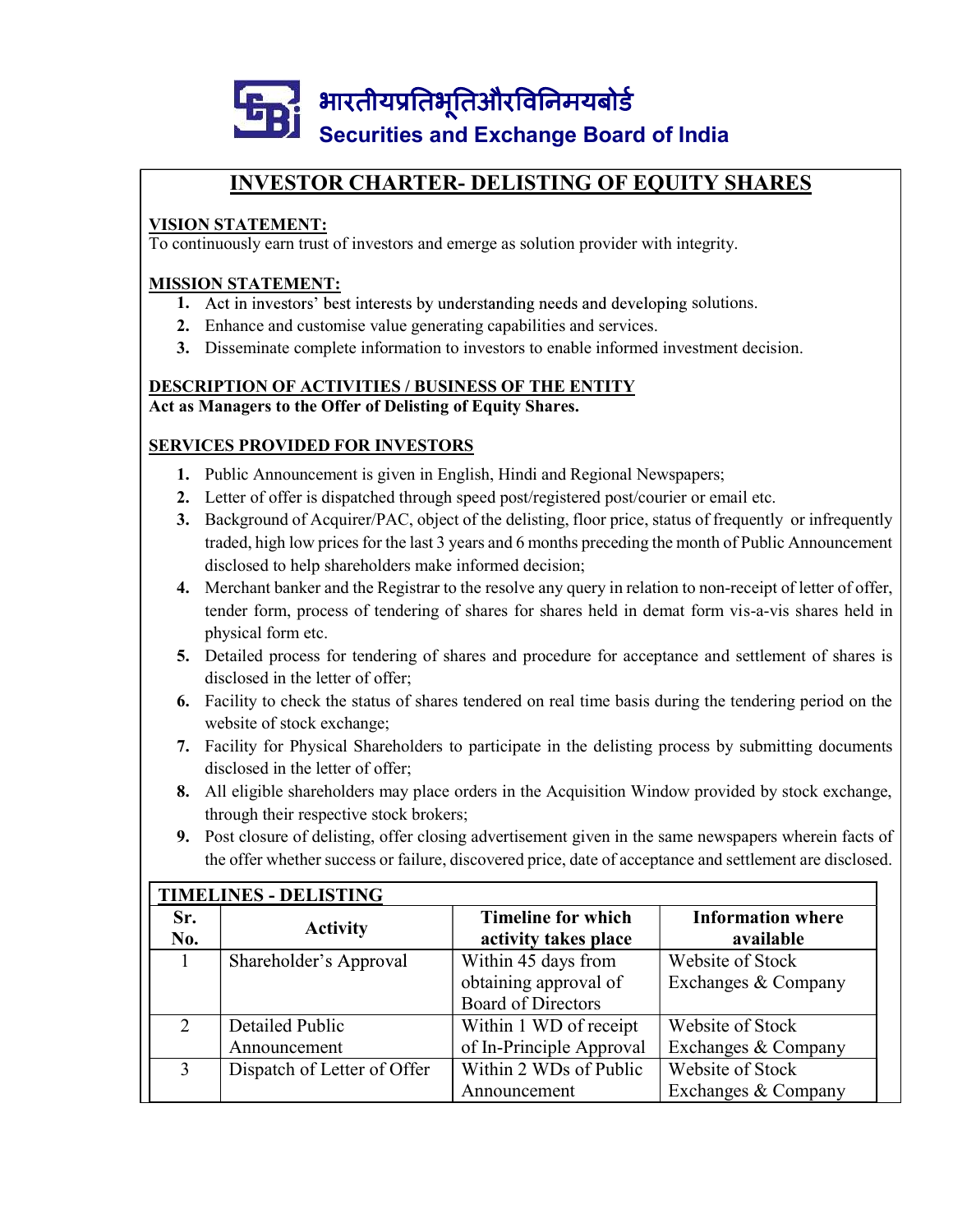

|        |                                                                         | भारतीयप्रतिभूतिऔरविनिमयबोर्ड                                                                                                           |                                         |
|--------|-------------------------------------------------------------------------|----------------------------------------------------------------------------------------------------------------------------------------|-----------------------------------------|
|        |                                                                         | <b>Securities and Exchange Board of India</b><br>Within 7 WDs from                                                                     | NA                                      |
| 4      | Offer Opening                                                           | detailed public<br>announcement                                                                                                        |                                         |
| 5      | Availability of letter of offer<br>and Form of Acceptance               | Till issue closure date                                                                                                                | Website of Stock<br>Exchanges & Company |
| 6      | Availability of material<br>documents for inspection by<br>Shareholders | Till issue closure date                                                                                                                | Address given in Letter of<br>Offer     |
| $\tau$ | Closing of the Delisting<br>offer                                       | On 5th WDs                                                                                                                             | Stock Exchanges website                 |
| 8      | Acceptance and Settlement<br>of Shares                                  | Within 5 WDs from post<br>offer public<br>announcement or<br>through secondary<br>market settlement<br>mechanism as the case<br>may be | Stock Exchanges website                 |
| 9      | Date of post offer<br>advertisement                                     | Within 2 WDs of closure<br>of bidding period                                                                                           | Website of Stock<br>Exchanges & Company |
| 10     | Dispatch of Exit letter to<br>residual shareholders                     | After delisting order of<br>stock exchange and<br>remains valid for 1 year                                                             | Website of Company                      |

#### RIGHTS OF INVESTORS

- 1. All the Public Shareholders registered or unregistered, who own fully paid equity shares of the Company any time before the closure of the Open Offer are eligible to participate in the Open Offer.
- 2. Rights to inspect the material documents as listed out in the letter of offer during the tendering period.
- 3. Shareholders can obtain letter of offer along with tender forms from the Registrar to the offer or Manager to the offer and can also download from the website of the Stock Exchanges.

#### **DO's and DON'Ts FOR INVESTORS**

#### Dos

- 1. Ensure completed Tender Forms are submitted within the period stipulated in the Letter of Offer;
- 2. Ensure the demat account and the PAN belong to the same eligible shareholder;
- 3. In case shares are held in physical Form, shareholder should ensure that the correct share certificates are attached along with the Tender Form
- 4. Ensure that the signatures registered with the Company and the signature on the Tender Form are the same.
- 5. In case any person has submitted Equity Shares in physical form for dematerialisation, such Eligible Shareholders should ensure that the process of getting the Equity Shares dematerialised is completed well in time so that they can participate in the Offer before Offer Closing Date.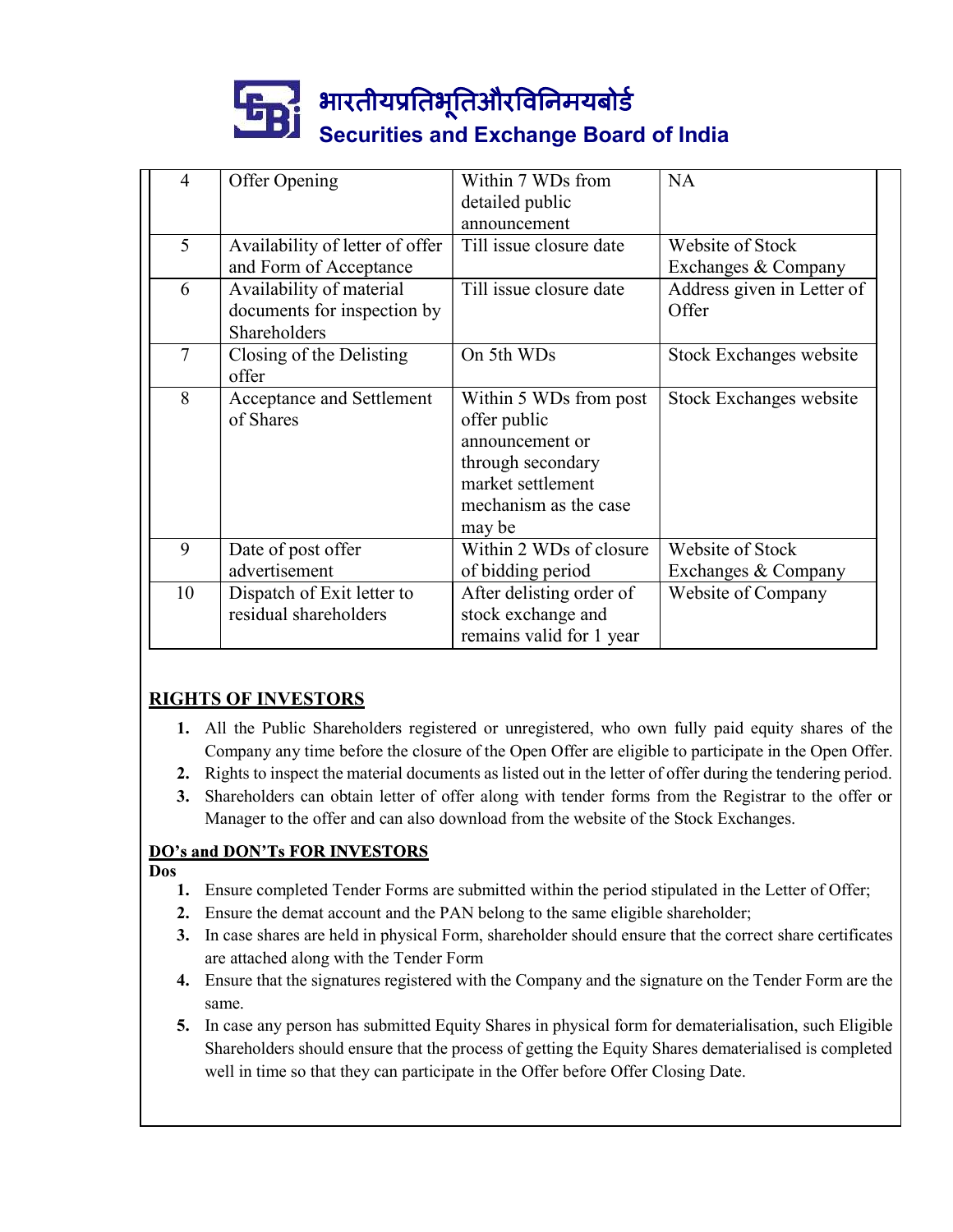

#### Don'ts

- 1. Offer by Shareholders will be rejected if the terms and process mentioned in the Letter of Offer are not followed
- 2. Shareholders who are holding Physical Shares as on the Record Date should not submit incomplete Tender Form and other documents for placing their bid in demat form;
- 3. There should be no name mismatch in the demat account of the Eligible Shareholder and PAN; or
- 4. There should not be any restraint order of a Court/any other competent authority for transfer/disposal/ sale
- 5. The title to the Equity Shares should not be under dispute and there should not be any restraint.

#### INVESTOR GRIEVANCE REDRESSAL MECHANISM AND HOW TO ACCESS IT

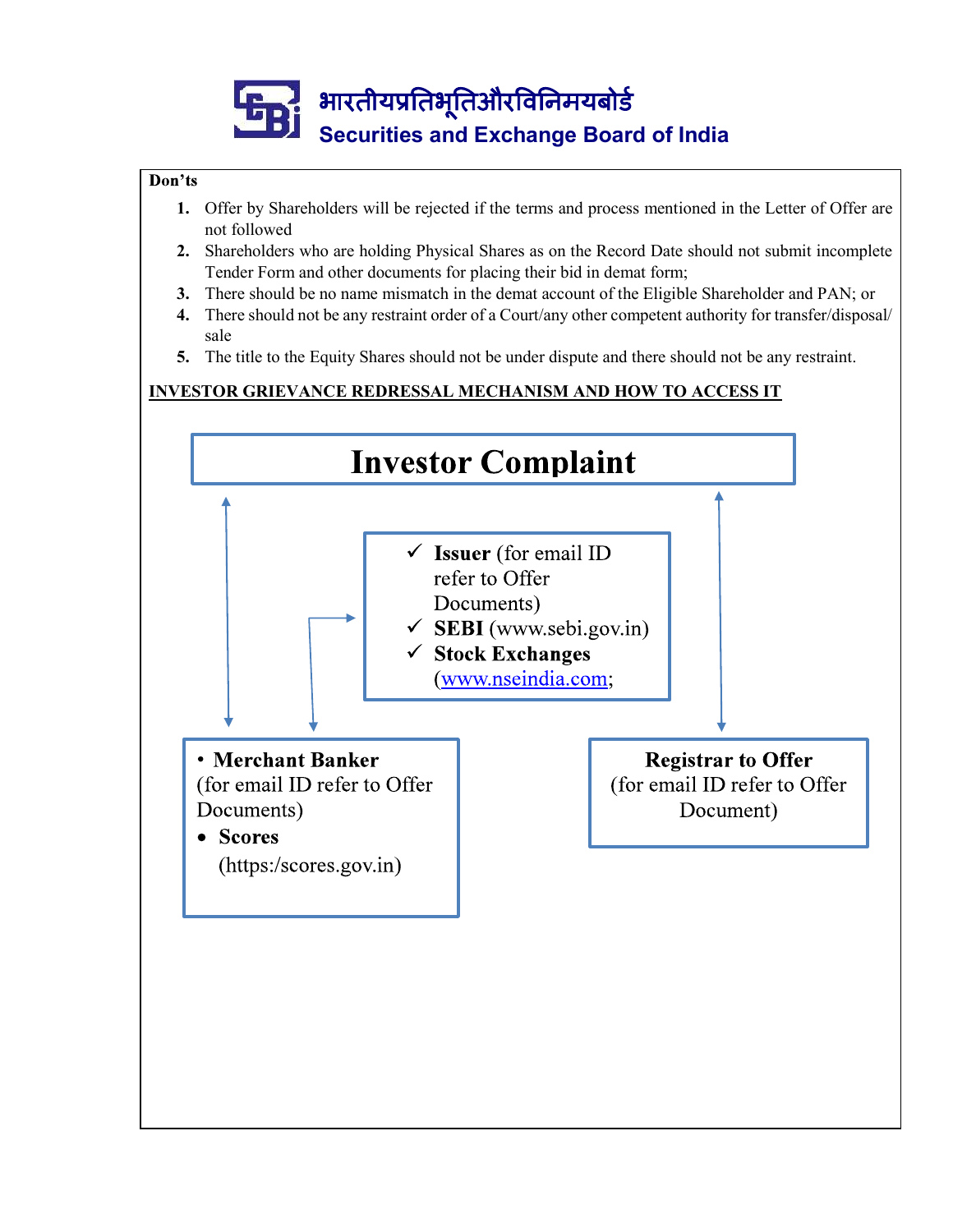# Securities and Exchange Board of India

#### TIMELINES FOR RESOLUTION OF SHAREHOLDER GRIEVANCES IN DELISTING

| भारतीयप्रतिभूतिऔरविनिमयबोर्ड<br><b>Securities and Exchange Board of India</b><br>Sr. No<br><b>Activity</b><br>No. of calendar days<br>T<br>Shareholder grievance received by the manager to the offer<br>1<br>Manager to the offer to identify the concerned intermediary and it<br>$\overline{2}$<br>$T+1$<br>shall be endeavoured to forward the grievance to the concerned<br>intermediary/ies on T day itself<br>$\overline{3}$<br>The concerned intermediary/ies to respond to the manager to the<br>X<br>offer with an acceptable reply<br>Shareholder may escalate the pending grievance, if any, to the<br>$T+21$<br>4<br>functional head / head of department of manager to the offer<br>Between $\overline{T}$ and $\overline{X}$<br>$5^{\circ}$<br>Manager to the offer, the concerned intermediary/ies and the<br>Shareholder shall exchange between themselves additional<br>information related to the grievance, wherever required<br>Manager to the offer to respond to the Shareholder with the reply<br>Upto $X+3$<br>6<br>$\tau$<br>Best efforts will be undertaken by manager to the offer to respond to the grievance within<br>$T+30$ |  |  |
|-------------------------------------------------------------------------------------------------------------------------------------------------------------------------------------------------------------------------------------------------------------------------------------------------------------------------------------------------------------------------------------------------------------------------------------------------------------------------------------------------------------------------------------------------------------------------------------------------------------------------------------------------------------------------------------------------------------------------------------------------------------------------------------------------------------------------------------------------------------------------------------------------------------------------------------------------------------------------------------------------------------------------------------------------------------------------------------------------------------------------------------------------------------|--|--|
| <b>TIMELINES FOR RESOLUTION OF SHAREHOLDER GRIEVANCES IN DELISTING</b>                                                                                                                                                                                                                                                                                                                                                                                                                                                                                                                                                                                                                                                                                                                                                                                                                                                                                                                                                                                                                                                                                      |  |  |
|                                                                                                                                                                                                                                                                                                                                                                                                                                                                                                                                                                                                                                                                                                                                                                                                                                                                                                                                                                                                                                                                                                                                                             |  |  |
|                                                                                                                                                                                                                                                                                                                                                                                                                                                                                                                                                                                                                                                                                                                                                                                                                                                                                                                                                                                                                                                                                                                                                             |  |  |
|                                                                                                                                                                                                                                                                                                                                                                                                                                                                                                                                                                                                                                                                                                                                                                                                                                                                                                                                                                                                                                                                                                                                                             |  |  |
|                                                                                                                                                                                                                                                                                                                                                                                                                                                                                                                                                                                                                                                                                                                                                                                                                                                                                                                                                                                                                                                                                                                                                             |  |  |
|                                                                                                                                                                                                                                                                                                                                                                                                                                                                                                                                                                                                                                                                                                                                                                                                                                                                                                                                                                                                                                                                                                                                                             |  |  |
|                                                                                                                                                                                                                                                                                                                                                                                                                                                                                                                                                                                                                                                                                                                                                                                                                                                                                                                                                                                                                                                                                                                                                             |  |  |
|                                                                                                                                                                                                                                                                                                                                                                                                                                                                                                                                                                                                                                                                                                                                                                                                                                                                                                                                                                                                                                                                                                                                                             |  |  |
|                                                                                                                                                                                                                                                                                                                                                                                                                                                                                                                                                                                                                                                                                                                                                                                                                                                                                                                                                                                                                                                                                                                                                             |  |  |
|                                                                                                                                                                                                                                                                                                                                                                                                                                                                                                                                                                                                                                                                                                                                                                                                                                                                                                                                                                                                                                                                                                                                                             |  |  |

#### Nature of shareholder grievance for which the aforesaid timeline is applicable

- 
- 2. Any other grievance as may be informed from time to time

#### Mode of receipt of shareholder grievance

The following modes of receipt will be considered valid for processing the grievances in the timelines discussed above

- 1. Letter from the shareholder addressed to the manager to the offer at its address mentioned in the offer document, detailing nature of grievance, details of application, details of bank account, date of application etc
- 2. E-mail from the shareholder addressed to the manager to the offer at its e-mail ID mentioned in the offer document, detailing nature of grievance, details of application, details of bank account, date of application etc
- 3. On SEBI Complaints Redress System (SCORES) platform.

#### Nature of enquiries for which the Manager to the offer shall endeavour to resolve such enquiries/ queries promptly during the offer period.

- 1. Availability of Form of acceptance cum acknowledgement
- 2. Availability of offer document
- 3. Process for tendering of shares in the offer
- 4. Date of offer opening/ closing/ acceptance and settlement of shares
- 5. Any other query of similar nature